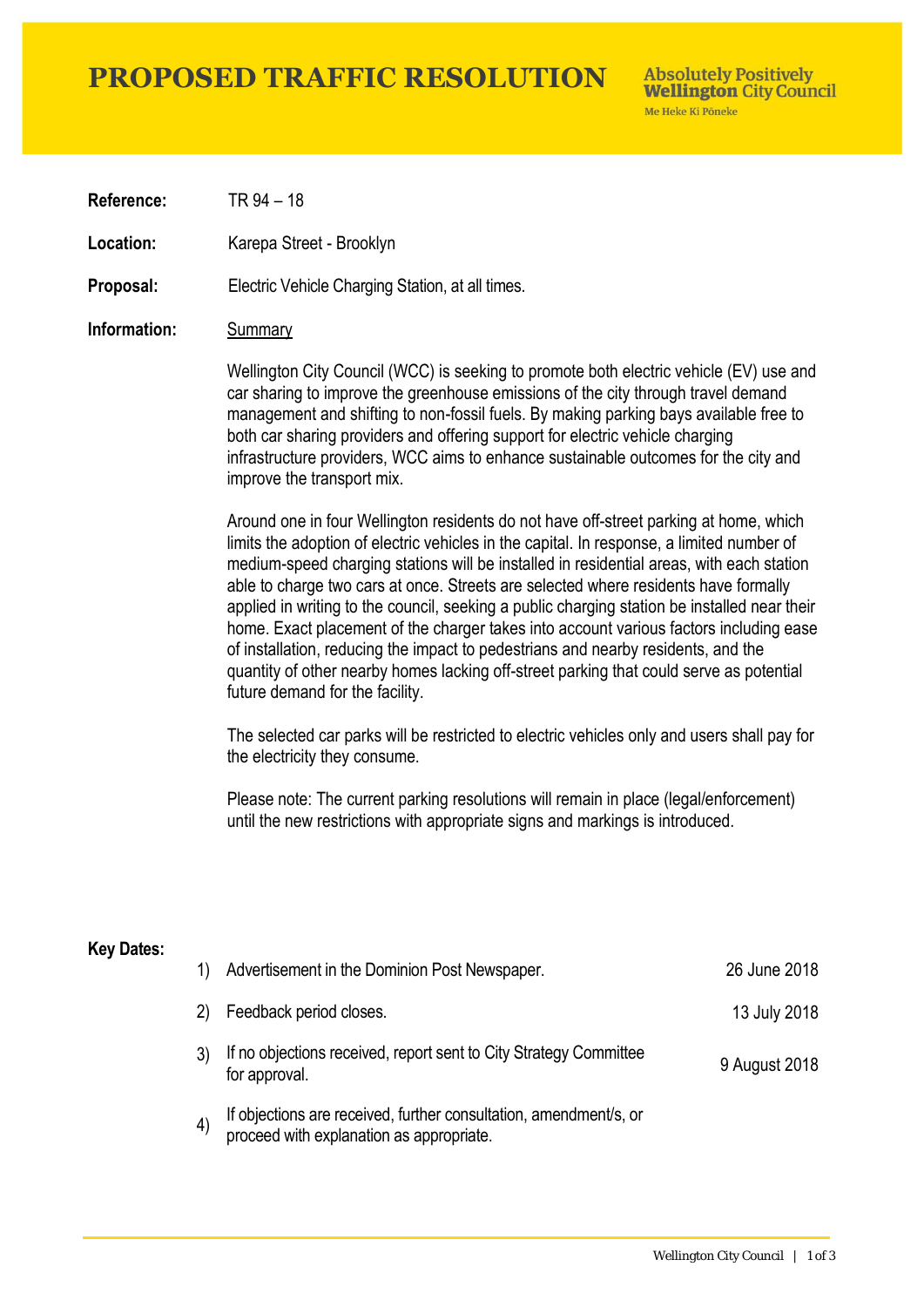# **PROPOSED TRAFFIC RESOLUTION**

## **Legal Description:**

*Add to Schedule B (Class Restricted) of the Traffic Restrictions Schedule* 

| <b>Column One</b>    | <b>Column Two</b>                                                                | <b>Column Three</b>                                                                                                                                                                                                                                                      |
|----------------------|----------------------------------------------------------------------------------|--------------------------------------------------------------------------------------------------------------------------------------------------------------------------------------------------------------------------------------------------------------------------|
| <b>Karepa Street</b> | Parking place in the form<br>of electric vehicles only<br>parking, at all times. | East side, commencing 34.8 metres<br>east of its intersection with Apuka<br><b>Street (Grid coordinates)</b><br>$X = 1,747,287.690$ m<br>$Y = 5,426,252.960 \text{ m}$ and extending<br>in a north-easterly direction following<br>the eastern kerbline for 11.2 metres. |

**Date:** 20/06/18

**Prepared By:** Charles Kingsford **(Principal Traffic Engineer, T/L) Approved By:** Steve Spence **(Chief Advisor, Transport & Infrastructure)**

## **WCC Contact:**

#### Sigurd Magnusson **Sustainability Advisor**

Wellington City Council 101 Wakefield Street / PO Box 2199, Wellington Phone: +64 4 803 8697 Email: electricvehicles@wcc.govt.nz